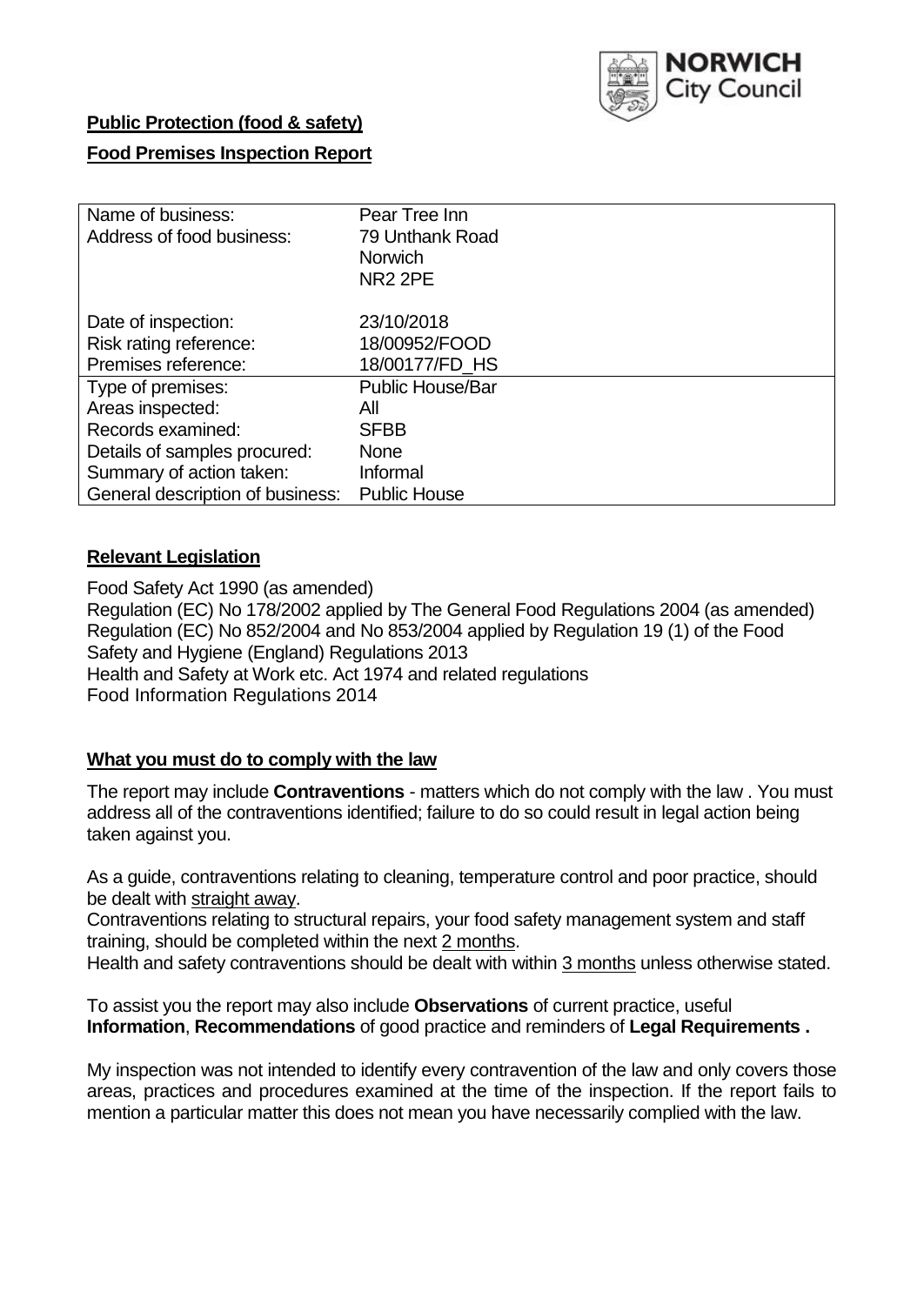# **FOOD SAFETY**

### **How we calculate your Food Hygiene Rating:**

The food safety section has been divided into the three areas which you are scored against for the hygiene rating: 1. food hygiene and safety procedures, 2. structural requirements and 3. confidence in management/control procedures. Each section begins with a summary of what was observed and the score you have been given. Details of how these scores combine to produce your overall food hygiene rating are shown in the table.

| <b>Compliance Area</b>                     |          |    |           | <b>You Score</b> |                |    |           |    |                |  |  |
|--------------------------------------------|----------|----|-----------|------------------|----------------|----|-----------|----|----------------|--|--|
| Food Hygiene and Safety                    |          |    |           | $\overline{0}$   | 5              | 10 | 15        | 20 | 25             |  |  |
| <b>Structure and Cleaning</b>              |          |    |           | $\Omega$         | 5              | 10 | 15        | 20 | 25             |  |  |
| Confidence in management & control systems |          |    | $\Omega$  | 5                | 10             | 15 | 20        | 30 |                |  |  |
|                                            |          |    |           |                  |                |    |           |    |                |  |  |
| <b>Your Total score</b>                    | $0 - 15$ | 20 | $25 - 30$ |                  | $35 - 40$      |    | $45 - 50$ |    | > 50           |  |  |
| <b>Your Worst score</b>                    | 5        | 10 | 10        |                  | 15             |    | 20        |    | $\blacksquare$ |  |  |
|                                            |          |    |           |                  |                |    |           |    |                |  |  |
| <b>Your Rating is</b>                      | 5        |    |           | 3                | $\overline{2}$ |    |           |    | $\Omega$       |  |  |

Your Food Hygiene Rating is 4 - a good standard



## **1. Food Hygiene and Safety**

Food hygiene standards are high. You demonstrated a very good standard of compliance with legal requirements. You have safe food handling practices and procedures and ll the necessary control measures to prevent cross-contamination are in place. **(Score 5)**

### Hand-washing

**Observation** Hand washing was managed well and wash-hand basins were well stocked with hand cleaning material.

### Personal Hygiene

**Observation** I was pleased to see that standards of personal hygiene were high.

## **2. Structure and Cleaning**

The structure facilities and standard of cleaning and maintenance are all of a good standard and only minor repairs and/or improvements are required. Pest control and waste disposal provisions are adequate. The minor contraventions require your attention. **(Score 5)**